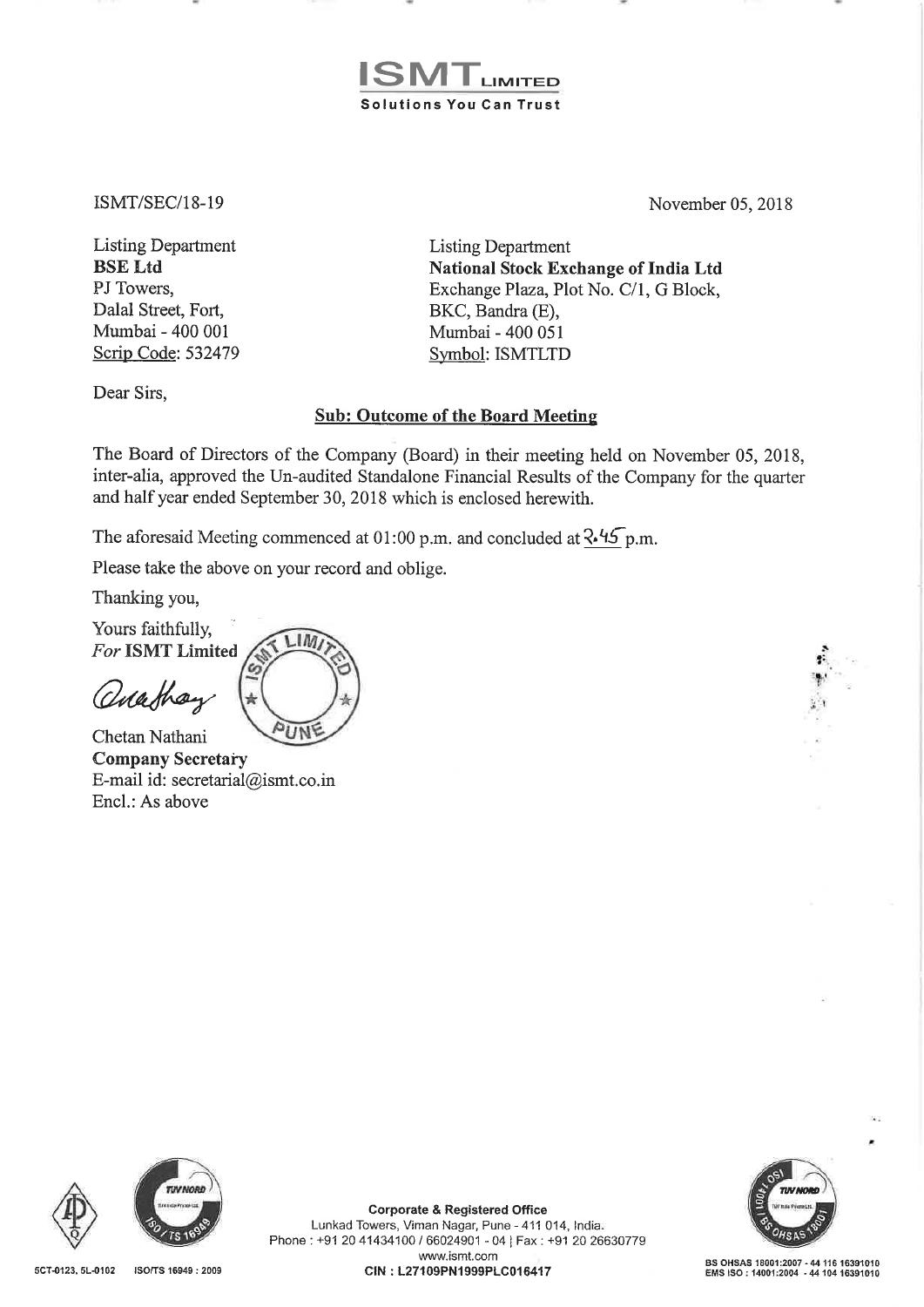#### ISMT Limited

 $\overline{\phantom{a}}$ 

g

Regd. Office : Lunkad Towers , Viman Nagar, Pune 411 014, Maharashtra. Phone: 020-41434100, Fax: 020-26630779, E-Mail: secretarial@ismt.co.in,

Web: www.ismt.com, GIN: L27109PN1999PLC016417

#### STATEMENT OF UNAUDITED FINANCIAL RESULTS FOR THE QUARTER AND HALF YEAR ENDED SEPTEMBER 30 ,<sup>2018</sup>

|           |                                                                                        |                   |                     |                   |                   |                        | Rs. in Crore                   |
|-----------|----------------------------------------------------------------------------------------|-------------------|---------------------|-------------------|-------------------|------------------------|--------------------------------|
|           |                                                                                        |                   | Quarter ended       |                   |                   | <b>Half Year ended</b> |                                |
| Sr.<br>No | Particulars                                                                            | Sept. 30,<br>2018 | June $30$ ,<br>2018 | Sept. 30,<br>2017 | Sept. 30,<br>2018 | Sept. 30,<br>2017      | Year ended<br>March 31<br>2018 |
|           |                                                                                        | <b>Unaudited</b>  | Unaudited           | <b>Unaudited</b>  | Unaudited         | Unaudited              | Audited                        |
|           | 1 Income                                                                               |                   |                     |                   |                   |                        |                                |
|           | <b>Revenue from Operations</b>                                                         |                   |                     |                   |                   |                        |                                |
|           | <b>Sales of Products</b>                                                               | 616.22            | 599.18              | 443.37            | 1,215.40          | 852.67                 | 1,915.31                       |
|           | Less: Inter Segment Transfers                                                          | 161.57            | 154.46              | 73.83             | 316.03            | 158.94                 | 345.94                         |
|           | <b>Inter Division Transfers</b>                                                        | 20.56             | 22.79               | 35.49             | 43.35             | 56.58                  | 104.42                         |
|           | (a) Gross Sales                                                                        | 434.09            | 421.93              | 334.05            | 856.02            | 637.15                 | 1,464.95                       |
|           |                                                                                        |                   |                     |                   |                   |                        |                                |
|           | (b) Other Operating Revenue                                                            | 7.34              | 7.57                | 4.21              | 14.91             | 8.83                   | 25.30                          |
|           | (c) Revenue From Operations - (a+b)                                                    | 441.43            | 429.50              | 338.26            | 870.93            | 645.98                 | 1,490.25                       |
|           | (d) Other Income                                                                       | 1:31              | 1.97                | 1.72              | 3.28              | 3.87                   | 10.13                          |
|           | Total Income - (c+d)                                                                   | 442.74            | 431.47              | 339.98            | 874.21            | 649.85                 | 1,500.38                       |
|           | 2 Expenses                                                                             |                   |                     |                   |                   |                        |                                |
|           | (a) Cost of Materials Consumed                                                         | 238.82            | 224.92              | 200.86            | 463.74            | 355.98                 | 796.52                         |
|           | (b) Changes in inventories of finished goods, work -in -progress and<br>stock-in-trade | (14.17)           | (12.70)             | (21.56)           | (26.87)           | (36.94)                | (13.01)                        |
|           | (c) Employee Benefits Expense                                                          | 32.57             | 30.13               | 31.64             | 62.70             | 62.72                  | 126.09                         |
|           | (d) Finance Costs                                                                      | 72.82             | 70.45               | 69.06             | 143.27            | 138.16                 | 274.85                         |
|           | (e) Depreciation                                                                       | 14.00             | 13.93               | 14.50             | 27.93             | 28.71                  | 58.55                          |
|           | (f) Other Expenses                                                                     | 156,22            | 162.33              | 110-10            | 318.55            | 233.49                 | 504.69                         |
|           | <b>Total Expenses</b>                                                                  | 500.26            | 489.06              | 404.60            | 989.32            | 782.12                 | 1,747.69                       |
|           | 3 Profit / (Loss) before Exceptional Items and tax (1-2)                               | (57.52)           | (57.59)             | (64.62)           | (115, 11)         | (132, 27)              | (247.31)                       |
|           | 4 Exceptional items - Foreign Exchange (Gain) / Loss                                   | (1.69)            | 0.52                | (1.36)            | (1.17)            | (4.24)                 | (6.38)                         |
|           | 5 Profit / (Loss) before tax (3-4)                                                     | (55.83)           | (58.11)             | (63.26)           | (113.94)          | (128.03)               | (240.93)                       |
|           | 6 Tax Expenses :                                                                       |                   |                     |                   |                   |                        |                                |
|           | (a) Current Tax                                                                        | ÷,                | s                   | ×                 | ÷                 |                        |                                |
|           | (b) Income Tax of earlier years                                                        | 辩                 |                     | ÷                 | S.                | (0.81)                 | (0.98)                         |
|           | (c) Deferred Tax (Refer Note No. 6)                                                    | ×                 | ω.                  | $\sim$            |                   | ¥.                     | G)                             |
|           | 7 Profit / (Loss) after tax (5-6)                                                      | (55.83)           | (58.11)             | (63.26)           | (113.94)          | (127.22)               | (239.95)                       |
|           | 8 Other Comprehensive Income (net of tax)                                              |                   |                     |                   |                   |                        |                                |
|           | Items that will not be reclassified to Profit or Loss                                  |                   |                     |                   |                   |                        |                                |
|           | Gain/ (Loss) on Remeasurement of Defined Benefit Plan (net of tax)                     | (0.16)            | (0.18)              | 0.41              | (0.34)            | 0.41                   | 0.60                           |
|           | 9 Other Comprehensive Income (Net of tax)                                              | (0.16)            | (0, 18)             | 0.41              | (0.34)            | 0.41                   | 0.60                           |
|           | 10 Total Comprehensive Income for the period (7+9)                                     | (55.99)           | (58.29)             | (62.85)           | (114.28)          | (126.81)               | (239.35)                       |
|           | 11 Paid-up Equity Share Capital (Face Value of Rs. 5/- per share)                      | 73.25             | 73.25               | 73.25             | 73.25             | 73.25                  | 73.25                          |
|           | 12 Reserves Excluding Revaluation Reserve                                              | ¥                 | ÷,                  | ¥.                | Ξ                 | $\sim$                 | (862.97)                       |
|           | 13 Earnings per share                                                                  |                   |                     |                   |                   |                        |                                |
|           | Basic & Diluted Earnings per share of Rs. 5/- each (Rs.)<br>(not<br>annualised)        | (3.81)            | (3.97)              | (4.32)            | (7.78)            | (8.68)                 | (16.38)                        |



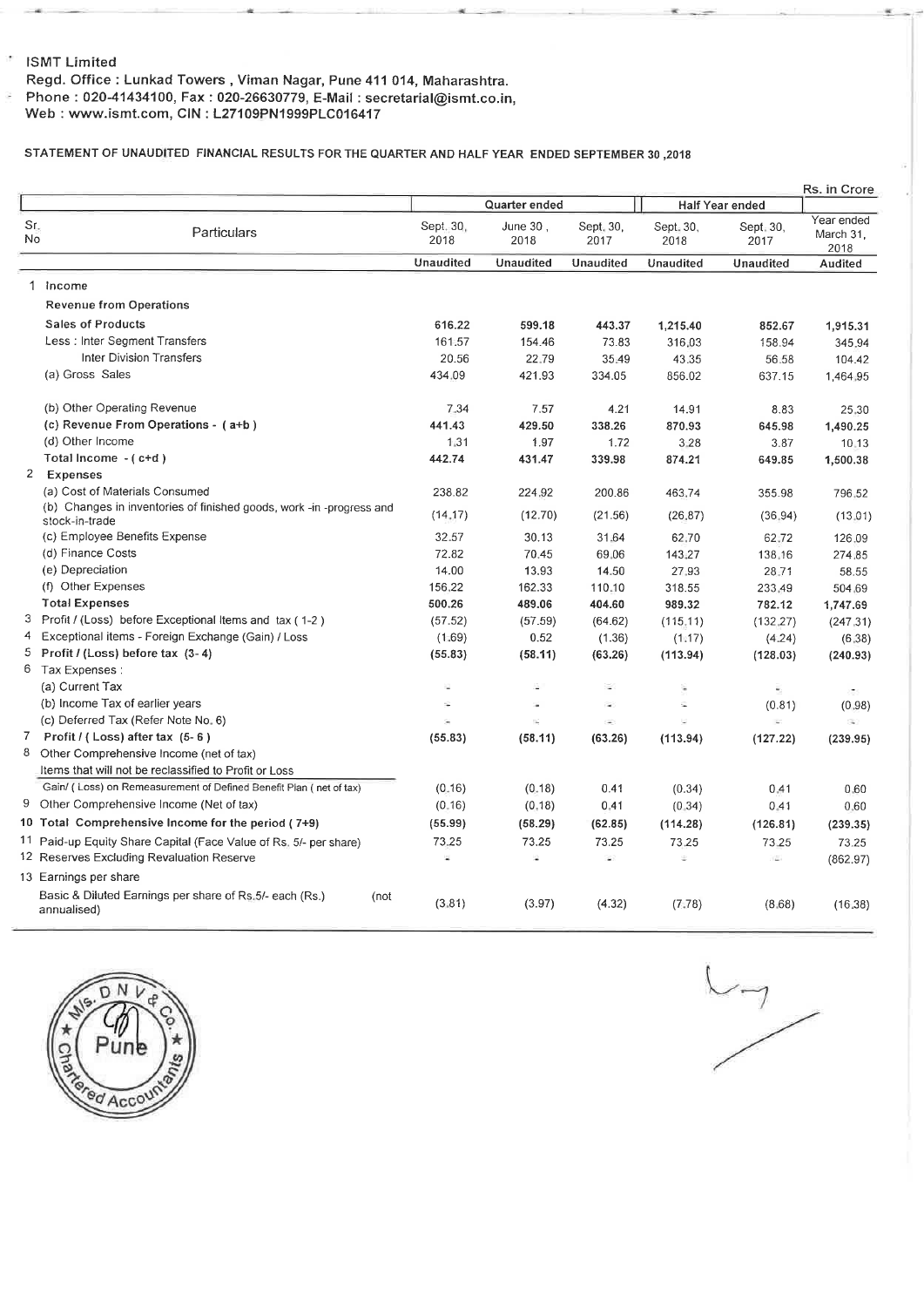## **ISMT Limited**

## **SEGMENT WISE UNAUDITED FINANCIAL RESULTS FOR THE QUARTER AND HALF YEAR ENDED SEPTEMBER 30 , 2018.**

•

**Rs. in Crore** 

|                |                                                                                 | 1         | $\overline{2}$   | 3                | 4                | 5                            | 6              |
|----------------|---------------------------------------------------------------------------------|-----------|------------------|------------------|------------------|------------------------------|----------------|
|                |                                                                                 | Quarter   | Quarter          | Quarter          | Half Year        | Half Year                    | Year ended     |
| Sr             | Particulars                                                                     | ended     | ended June       | ended            | ended            | ended                        | March 31.      |
| No             |                                                                                 | September | 30, 2018         | September        | September        | September                    | 2018           |
|                |                                                                                 | 30, 2018  |                  | 30, 2017         | 30, 2018         | 30, 2017<br><b>Unaudited</b> |                |
|                |                                                                                 | Unaudited | <b>Unaudited</b> | <b>Unaudited</b> | <b>Unaudited</b> |                              | <b>Audited</b> |
| 1.             | <b>Segment Revenue</b>                                                          |           |                  |                  |                  |                              |                |
|                | a) Gross Sales - Tube                                                           | 337.40    | 322.58           | 265.28           | 659.98           | 490.97                       | 1,108.68       |
|                | Less : Inter Division                                                           | 20.56     | 22.79            | 35.49            | 43.35            | 56.58                        | 104.42         |
|                |                                                                                 |           |                  |                  |                  |                              |                |
|                | Sub total                                                                       | 316.84    | 299.79           | 229.79           | 616.63           | 434.39                       | 1,004.26       |
|                | b) Gross Sales - Steel                                                          | 278.82    | 276.60           | 178.09           | 555,42           | 361.70                       | 806.63         |
|                | Less : Inter Segment                                                            | 161.57    | 154.46           | 73.83            | 316.03           | 158.94                       | 345.94         |
|                |                                                                                 |           |                  |                  |                  |                              |                |
|                | Sub total                                                                       | 117.25    | 122.14           | 104.26           | 239.39           | 202.76                       | 460.69         |
|                | <b>Total Segment Revenue</b>                                                    | 434.09    | 421.93           | 334.05           | 856.02           | 637.15                       | 1,464.95       |
| $\overline{2}$ | <b>Segment Results</b>                                                          |           |                  |                  |                  |                              |                |
|                | Profit / (Loss) after Depreciation and Before Finance Costs                     |           |                  |                  |                  |                              |                |
|                | & Exceptional items, Unallocable income (net) and Tax.                          |           |                  |                  |                  |                              |                |
|                | a) Tube                                                                         | 8.28      | 3.78             | (5.82)           | 12.06            | (11.14)                      | (10.18)        |
|                | b) Steel *                                                                      | 6.53      | 7.91             | 9.06             | 14.44            | 13.37                        | 29.62          |
|                | Total                                                                           | 14.81     | 11:69            | 3.24             | 26.50            | 2.23                         | 19.44          |
|                | Less: Finance Costs                                                             | 72.82     | 70.45            | 69.06            | 143.27           | 138.16                       | 274.85         |
|                | : Exceptional items - Foreign Exchange (Gain) / Loss<br>Add: Unallocable Income | (1.69)    | 0.52             | (1.36)           | (1.17)           | (4.24)                       | (6.38)         |
|                | (Net of Unallocable Expenses)                                                   | 0.49      | 1.17             | 1.20             | 1.66             | 3.66                         | 8,10           |
|                |                                                                                 |           |                  |                  |                  |                              |                |
|                | Total Profit / (Loss) Before Tax                                                | (55.83)   | (58.11)          | (63.26)          | (113.94)         | (128.03)                     | (240.93)       |
|                | Less: Tax Expenses                                                              | C.        |                  |                  |                  |                              | ÷.             |
|                | Current Tax                                                                     | ù.        |                  |                  | Ø.               |                              | ц.             |
|                | Income Tax of earlier years                                                     |           | ×                |                  |                  | (0.81)                       | (0.98)         |
|                | Deferred Tax (Refer Note No. 6)                                                 |           |                  |                  |                  |                              |                |
|                | Total Profit / (Loss) After Tax                                                 | (55.83)   | (58.11)          | (63.26)          | (113.94)         | (127.22)                     | (239.95)       |
|                | 3 Capital Employed<br><b>Segment Assets</b>                                     |           |                  |                  |                  |                              |                |
|                | a) Tube                                                                         | 1,426,73  | 1,392.73         | 1,434,14         | 1,426.73         | 1,434.14                     | 1,402.89       |
|                | b) Steel                                                                        | 438.60    | 425.18           | 400.90           | 438.60           | ■400.90                      | 403.22         |
|                | c) Unallocable                                                                  | 641,55    | 666.37           | 642.88           | 641.55           | 642.88                       | 635.50         |
|                | <b>Total Assets</b>                                                             | 2,506.88  | 2,484.28         | 2,477.92         | 2,506.88         | 2,477.92                     | 2,441.61       |
|                | <b>Segment Liabilities</b>                                                      |           |                  |                  |                  |                              |                |
|                | a) Tube                                                                         | 118.76    | 116.28           | 141,25           | 118.76           | 141.25                       | 114.70         |
|                | b) Steel                                                                        | 76.69     | 77.22            | 96.77            | 76.69            | 96.77                        | 57.22          |
|                | c) Unallocable                                                                  | 3,015.17  | 2,938.53         | 2,716.82         | 3.015.17         | 2,716.82                     | 2,859.15       |
|                | <b>Total Liabilites</b>                                                         | 3,210.62  | 3,132.03         | 2,954.84         | 3,210.62         | 2,954.84                     | 3,031.07       |

**w** Includes profit on steel captively consumed by Tube Segment



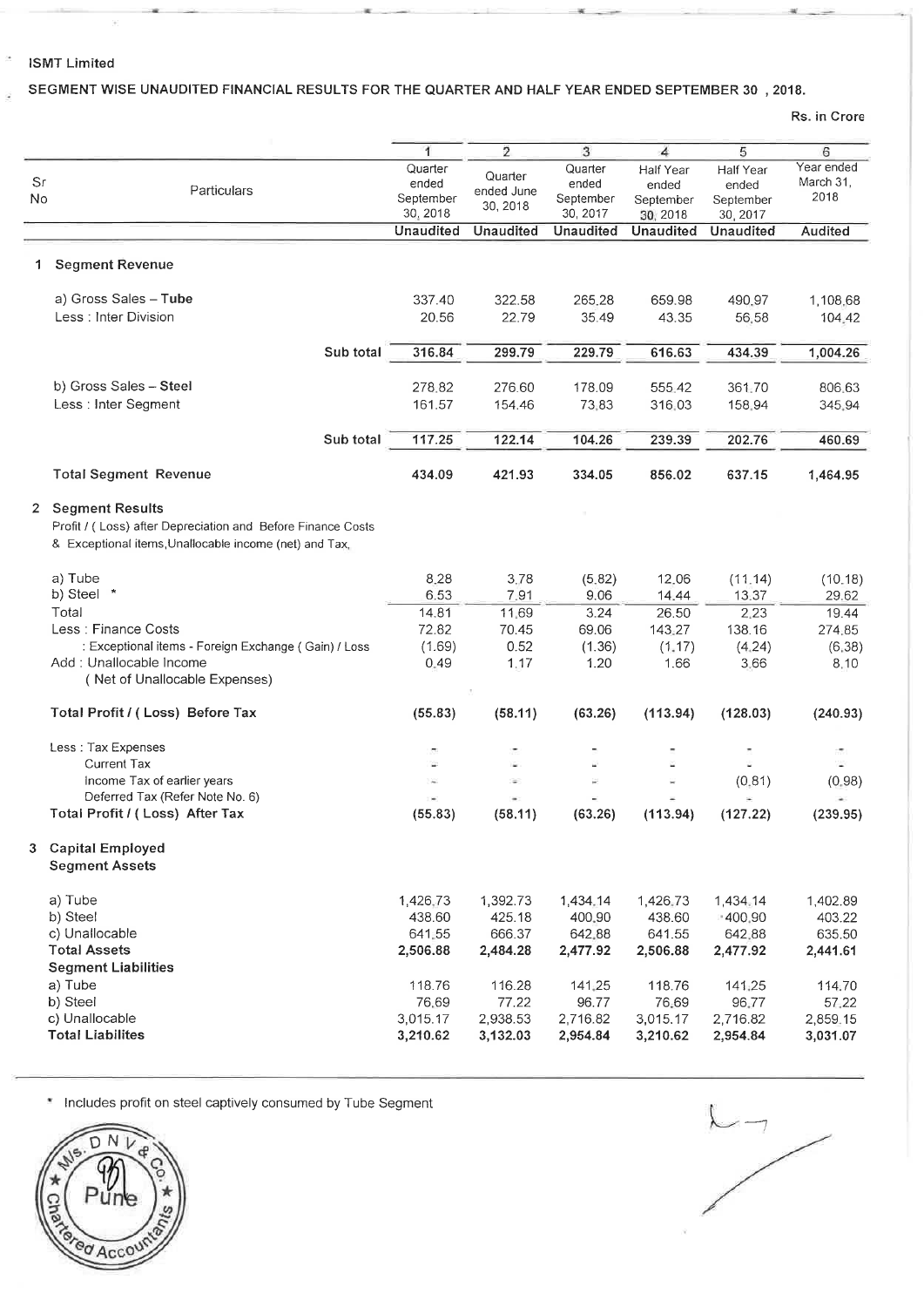## ISMT LIMITED

--

 $\overline{a}$ 

 $\hat{\mathbf{z}}$ 

## STATEMENT OF ASSETS AND LIABILITIES

--

Rs.ln Crore

-

|                | <b>Particulars</b>                                      | As at<br>September<br>30, 2018 | Às at<br>March<br>31, 2018 |
|----------------|---------------------------------------------------------|--------------------------------|----------------------------|
|                |                                                         | <b>Unaudited</b>               | <b>Audited</b>             |
|                | A ASSETS                                                |                                |                            |
| 1.             | <b>Non - Current Assets</b>                             |                                |                            |
|                | a) Property, Plant and Equipment                        | 1,154.04                       | 1,164.61                   |
|                | b) Capital Work-in-Progress                             | 1.53                           | 2.28                       |
|                | c) Financial Assets                                     |                                |                            |
|                | i) Investments                                          | 194.53                         | 192.53                     |
|                | ii) Loans                                               | 14.19                          | 13.67                      |
|                | d) Deferred Tax Asset (Net)                             | 82.05                          | 82.05                      |
|                | e) Other Non Current Assets                             | 6.53                           | 5.47                       |
|                | <b>Sub Total</b>                                        | 1,452.87                       | 1,460.61                   |
| $\mathbf{2}$   | <b>Current Assets</b>                                   |                                |                            |
|                | a) Inventories                                          | 355.63                         | 333.64                     |
|                | b) Financial Assets                                     |                                |                            |
|                | i) Trade Receivables                                    | 272.89                         | 225.31                     |
|                | ii) Cash and Cash Equivalents                           | 24.26                          | 21.96                      |
|                | iii) Bank Balance Other than (ii) above                 | 25.98                          | 29.69                      |
|                | iv) Loans                                               | 2.47                           | 0.86                       |
|                | v) Other Financial Assets                               | 0.53                           | 0.91                       |
|                | c) Current Tax Assets (Net)                             | 3.98                           | 3.83                       |
|                | d) Other Current Assets                                 | 105.85                         | 110.80                     |
|                | <b>Sub Total</b>                                        | 791.59                         | 727.00                     |
| 3              | Assets held for sale                                    | 262.42                         | 254.00                     |
|                | <b>Total Assets</b>                                     | 2,506.88                       | 2,441.61                   |
| в              | <b>EQUITY AND LIABILITIES</b>                           |                                |                            |
|                | <b>EQUITY</b>                                           |                                |                            |
|                |                                                         |                                | 73.25                      |
|                |                                                         |                                |                            |
|                | a) Equity Share Capital                                 | 73.25                          |                            |
|                | b) Other Equity                                         | (776.99)                       | (662.71)                   |
|                | <b>Total Equity</b>                                     | (703.74)                       | (589.46)                   |
|                | <b>LIABILITIES</b>                                      |                                |                            |
|                | <b>NON-CURRENT LIABILITIES</b>                          |                                |                            |
| 1              | a) Financial Liabilities                                |                                |                            |
|                | Borrowings                                              | 334.02                         | 401.71                     |
|                | b) Provisions                                           | 5.90                           | 5.06                       |
|                | c) Other Liabilities                                    | 1.29                           | 2.07                       |
|                | <b>Sub Total</b>                                        | 341.21                         | 408.84                     |
| $\overline{2}$ | <b>CURRENT LIABILITIES</b>                              |                                |                            |
|                | a) Financial Liabilities                                |                                |                            |
|                | i) Borrowings                                           | 1,063.37                       | 1,066.01                   |
|                | <b>Trade Payables</b><br>ii)                            |                                |                            |
|                | Payables to Micro and small Eterprises                  | 0.01                           | 0.01                       |
|                | Other Payables                                          | 113.39                         | 101.80                     |
|                | iii) Other financial Liabilities                        | 1,672.05                       | 1,432.72                   |
|                | (b) Provisions<br>Other Current Liabilities             | 1.39<br>19.20                  | 2.24<br>19.45              |
|                |                                                         |                                |                            |
|                | <b>Sub Total</b><br><b>TOTAL EQUITY AND LIABILITIES</b> | 2,869.41                       | 2,622.23                   |

/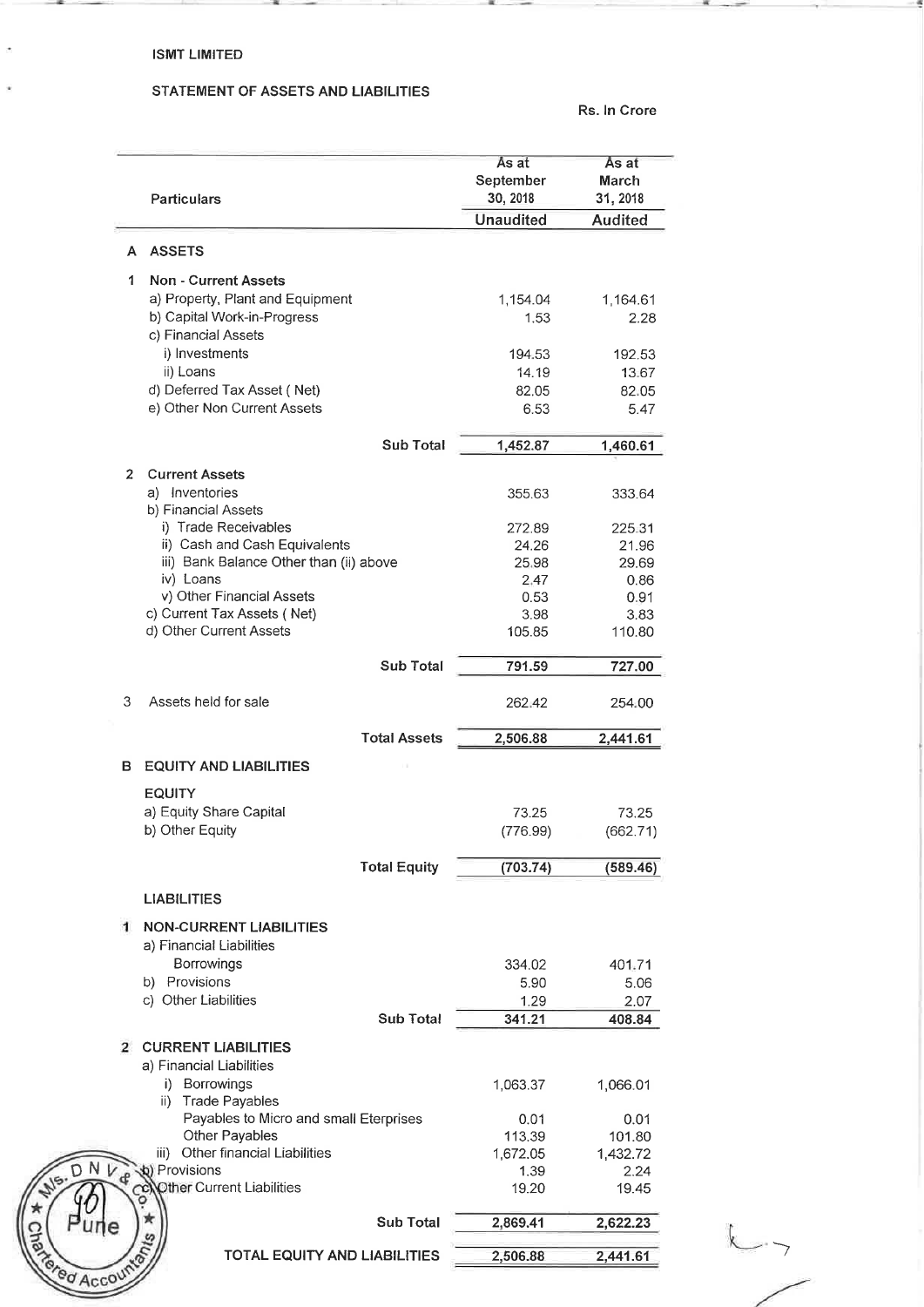#### NOTES ON UNAUDITED FINANCIAL RESULTS FOR THE QUARTER ENDED SEPTEMBER 30, 2018.

- 1. The Company had exercised the option as per Para 46A inserted in the AS-11 for treatment of exchange difference on long term monetary liabilities and opted to avail exemption as per para D13AA of lnd AS 101 "First -time Adoption of Indian Accounting Standards". Accordingly, Exchange Loss of Rs. 13.23 Crore for the quarter ended September 30, 2018 and Rs. 22.92 Crore for the half year ended September 30, 2018 (including assets held for sale) has been adjusted to the respective Property, Plant & Equipment.
- 2. The Company through its Subsidiary Company, ISMT Enterprises SA, Luxembourg has invested Rs. 48.43 Crore in Structo Hydraulics AB, Sweden (SHAB). The Company has received the approval from regulatory authorities for conversion into equity of an amount of Rs. 33.33 Crore ( USD 5 Million) due from SHAB on account of payment towards invocation of guarantee by lender of SHAB, which is considered as investment on adoption of lnd AS and the Company is taking steps for implementation of the same. The net receivables on account of sales made to SHAB as on September 30, 2018 are Rs.16.28 Crore and the same is considered as collectible. No provision, however, has been made in respect of diminution in the value of investment, which is in the nature of forward integration and considered Strategic and Long Term.
- 3. i) Maharashtra Electricity Regulatory Commission (MERC) had disallowed Company's petition regarding banking of energy facility under Energy Banking Agreement (EBA) vide its orders dated June 20, 2014 and January 12, 2015. The Company filed an appeal before the Appellate Tribunal (APTEL) against the said order and the same has been dismissed by the APTEL vide their order dated April 1, 2016. The Company's appeal, challenging the APTEL order is pending before the Hon'ble Supreme Court. The Company had accrued EBA benefit aggregating to Rs. 49.97 Crore upto March 31, 2014, of which amount outstanding as on September 30, 2018 is Rs. 39.53 Crore, representing excess energy charges paid to Maharashtra State Electricity Distribution Company Limited (MSEDCL) on account of non-availability of banking of energy facility. There has been no further accrual since April 1, 2014 on account of suspension of operation of power plant.
	- ii) In view of the above the Company has not been able to operate the 40 MW Captive Power Plant (CPP) and is held for sale. In the opinion of the management, the Company expects to realise not less than its carrying amount of Rs 262.42 Crore as on September 30, 2018.
- 4. Employee Benefits Expense includes remuneration payable to the Managing Director and Executive Director for the quarter ended September 30, 2018 of Rs. 0.81 Crore (Rs.4.71 Crore cumulative up to September 30, 2018) is subject to approval of lenders and shareholders, wherever applicable.
- 5. As per lnd AS- <sup>12</sup>"Income Tax'', Minimum Alternate Tax (MAT) credit (unused tax credit) is regarded as Deferred Tax Assets and the same shall be recognised to the extent that it has become probable that future taxable profit will be available against which the unused tax credit can be utilised. In view of Business uncertainties and pending debt Resolution, it is difficult for the Company to fairly ascertain the probable future taxable profit against which MAT Credit can be utilized. Accordingly, the unabsorbed MAT credit of Rs. 82.05 Crores as at September 30, 2018, if any, shall be charged in the Statement of Profit and Loss to the extent it lapses in the respective years.
- 6. Deferred Tax Asset in respect of carried forward losses is recognized to the extent of Deferred Tax Liability.
- 7. As a result of various measures taken by the Company, net loss for the financial year 2017-18 had come down to Rs. 239.35 Crore against loss of Rs.278.88 Crore of financial year 2016-17. The loss for the half year ended September 30, 2018 has further come down to Rs.114.28 Crore against a loss of Rs.126.81 Crore of previous half year ended September 30, 2017.The levy of anti-dumping duty by the Government of India on import of tubes from China effective February 17, 2017, an increasing trend in international oil prices and a gradual pick-up in demand are some of the factors resulting in increasing in Revenue and EBIDT. The Company has, therefore, continued to prepare its financial statements on 'Going Concern basis.'
- The Company and its lenders had explored various restructuring options in the past and subsequent 8. to RBI circular dated February 12, 2018 the lenders have decided to explore assignment of debt as a Resolution Plan. Subsequently Lead Bank has assigned their entire debt to an ARC and some of the banks have initiated the assignment process. Pending the same, interest on the loans has been DNV Bronided as per the terms of sanction letters of the respective banks on simple interest basis. cowever no overdue / penal and compounding of interest, if any, has been provided.

Accou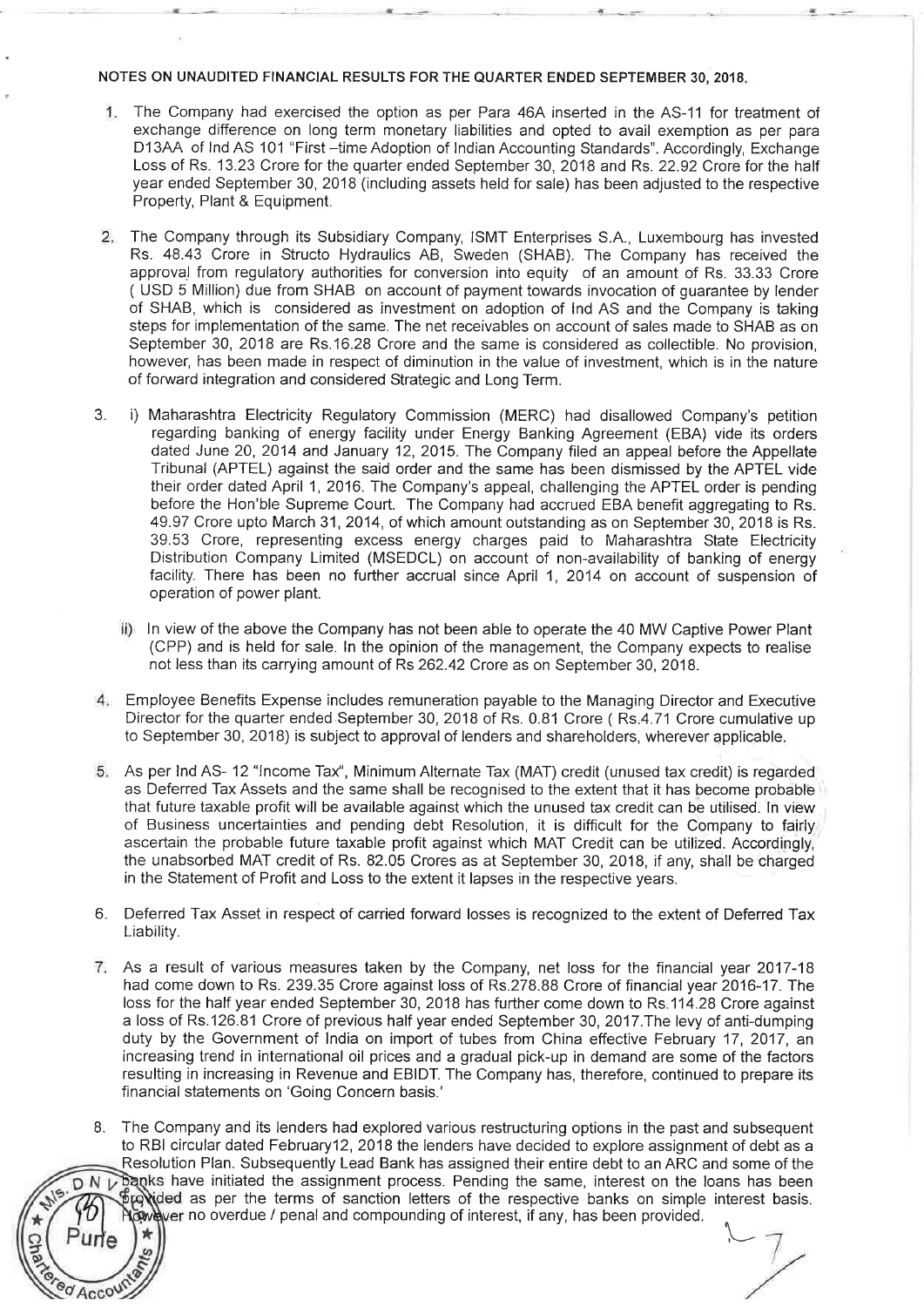- 9. Tridem Port and Power Company, Private Limited ( TPPCL), the wholly owned subsidiary of the Company, along with its subsidiaries had proposed to set up a thermal power project and captive , port in Tamil Nadu. However, on account of subsequent adverse developments, the Company had decided not to pursue these projects. No provision has, however, been considered necessary for the amount invested of Rs 110.97 Crore ( including advances given to TPPCL of Rs. 108.39 Crore being considered as investment on adoption of lnd AS), since in the opinion of the management, the Company expects to realise not less than the amount invested/advanced.
- 10. Effective April 1, 2018, the Company has adopted lnd AS 115 'Revenue from Contracts with Customers'. Based on the assessment done by the management, there is no material impact on the revenue recognized during the quarter and half year ended September 30 ,2018.
- 11. Post implementation of Goods and Service Tax (GST) with effective from July 1, 2017, Revenue from operations is required to be presented net of GST. Accordingly, Revenue from operations for the Half year ended September 30, 2018 is not comparable with the figures of half year ended September 30, 2017.
- 12. The comparative figures have been regrouped and reclassified to meet the current quarter's / years classification.
- 13. The above results have been reviewed by the Audit Committee and approved by the Board of Directors at their meetings held on November 05, 2018.

**For ISMT Limited** I Rajiv Goel / Chief Fipancial Officer

Place: Pune Date: November 05, 2018

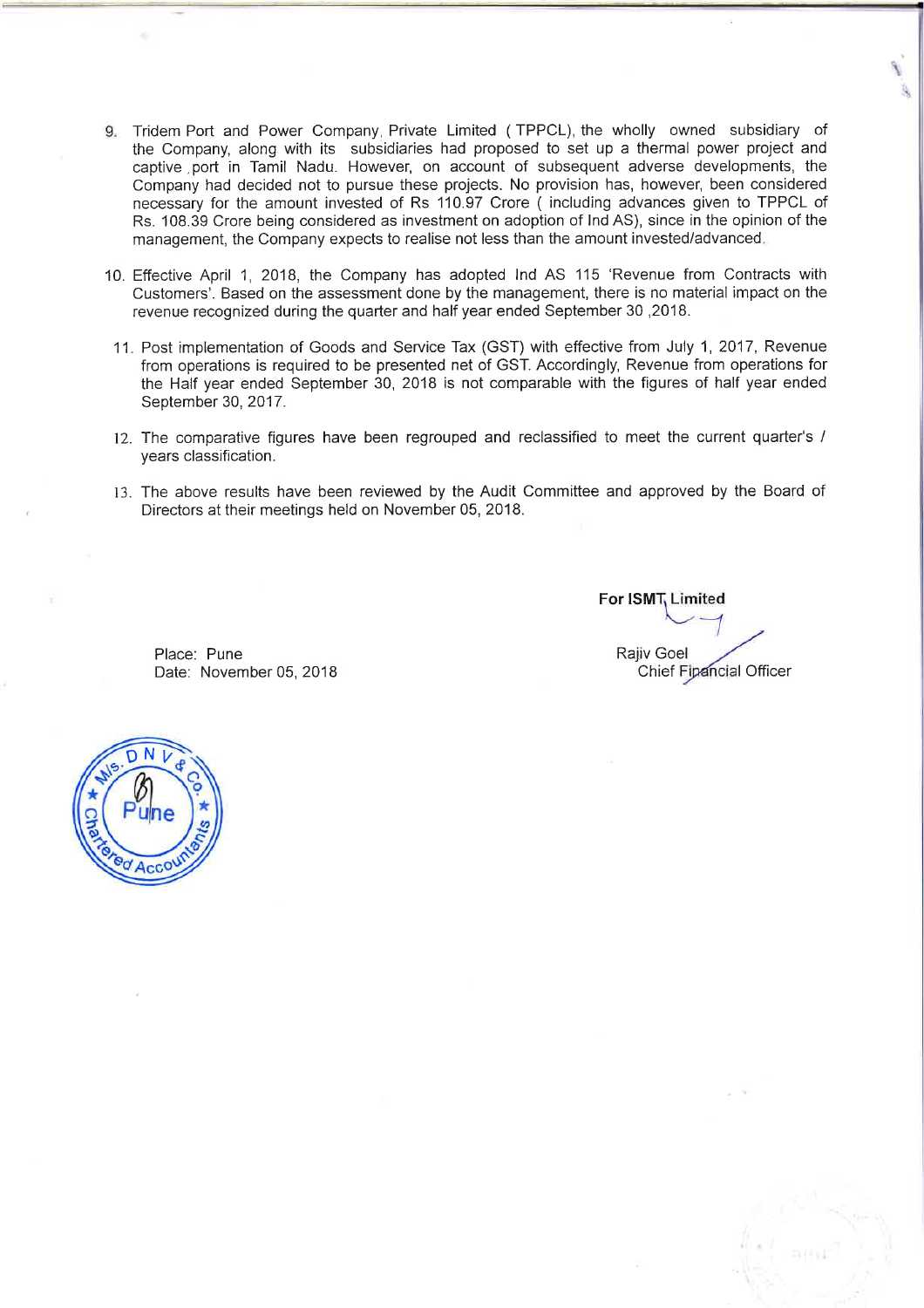# **D NV &Co**

## **Chartered Accountants**

#### LIMITED REVIEW REPORT

To, The Board of Directors, ISMT Limited.

We have reviewed the accompanying Statement of Standalone Unaudited Financial Results of ISMT Limited ("the Company"), for the quarter and half year ended September 30, 2018("the Statement"), attached herewith, being submitted by the Company pursuant to the requirement of Regulation 33 of the SEBI (Listing Obligations and Disclosure Requirements) Regulations, 2015, ('Listing Regulations'), as modified by SEBI Circular No. CIR/CFD/FAC/62/2016 dated July 05, 2016, which has been initialed by us for the purpose of identification.

The preparation of the Statement in accordance with the recognition and measurement principles laid down in Indian Accounting Standard (lnd AS) 34 "Interim Financial Reporting" prescribed under Section 133 of the Companies Act, 2013 read with Rule 3 of Companies (indian Accounting Standards) Rules, 2015, as amended, read with the Circular is the responsibility of the Company's management and has been reviewed by Audit Committee and approved by the Board of Directors in their respective meeting held on November 05, 2018. Our responsibility is to issue a report on the Statement based on our review.

We conducted our review of the Statement in accordance with the Standard on Review Engagements (SRE) 2410 'Review of Interim Financial Information performed by the Independent Auditor of the Entity', ('the Standard'), issued by the Institute of Chartered Accountants of India. This standard requires that we plan and perform the review to obtain moderate assurance as to whether the Statement is free of material misstatement. A review is limited primarily to inquiries of Company personnel and analytical procedure applied to financial data and thus provides less assurance than an audit. We have not performed an audit and, accordingly, we do not express an audit opinion.

#### Basis for qualified Conclusion:

- 1) The Company has outstanding Minimum Alternate Tax (MAT) entitlement, classified as Deferred Tax Asset as per "lnd AS- 12- Income Taxes", of Rs. 82.05 Crores as on September 30, 2018. Taking into consideration the loss during the period ended September 30, 2018 and carried forward losses under the Income Tax, in our opinion, it is not probable that the MAT entitlement can be adjusted within the specified period against the future taxable profits under the provisions of Income Tax Act 1961. In view of the same, in our opinion, the MAT entitlement cannot be continued to be recognised as an asset in terms of lnd AS-12 and "Guidance note on accounting for credit available in respect of MAT under the Income Tax Act, 1961". Non-writing off of the same has resulted in understatement of loss for the quarter and half year ended September 30, 2018 and overstatement of the reserves by Rs.82.05 Crores.
- 2) The Company, through its subsidiary, has invested Rs. 48.43 Crores in Structo Hydraulics AB Sweden (SHAB). Net receivables (net of write offs) to the company from SHAB against the supplies made is Rs. 16.28 Crores and payment made towards invocation of guarantee given by the company in respect of loans availed by SHAB is Rs. 33.33 Crores (USD 5 Million). The Company has received the approval from regulatory authorities for treating the said payment inst invocation as equity investment in SHAB (considered as investment on adoption of

14/2, Mahalaxmi Ind. Estate, D. Shivner Road, Lower Parel, Mumbai - 400 013. India. Tel # +91-22-6149 1000 Branch: Pune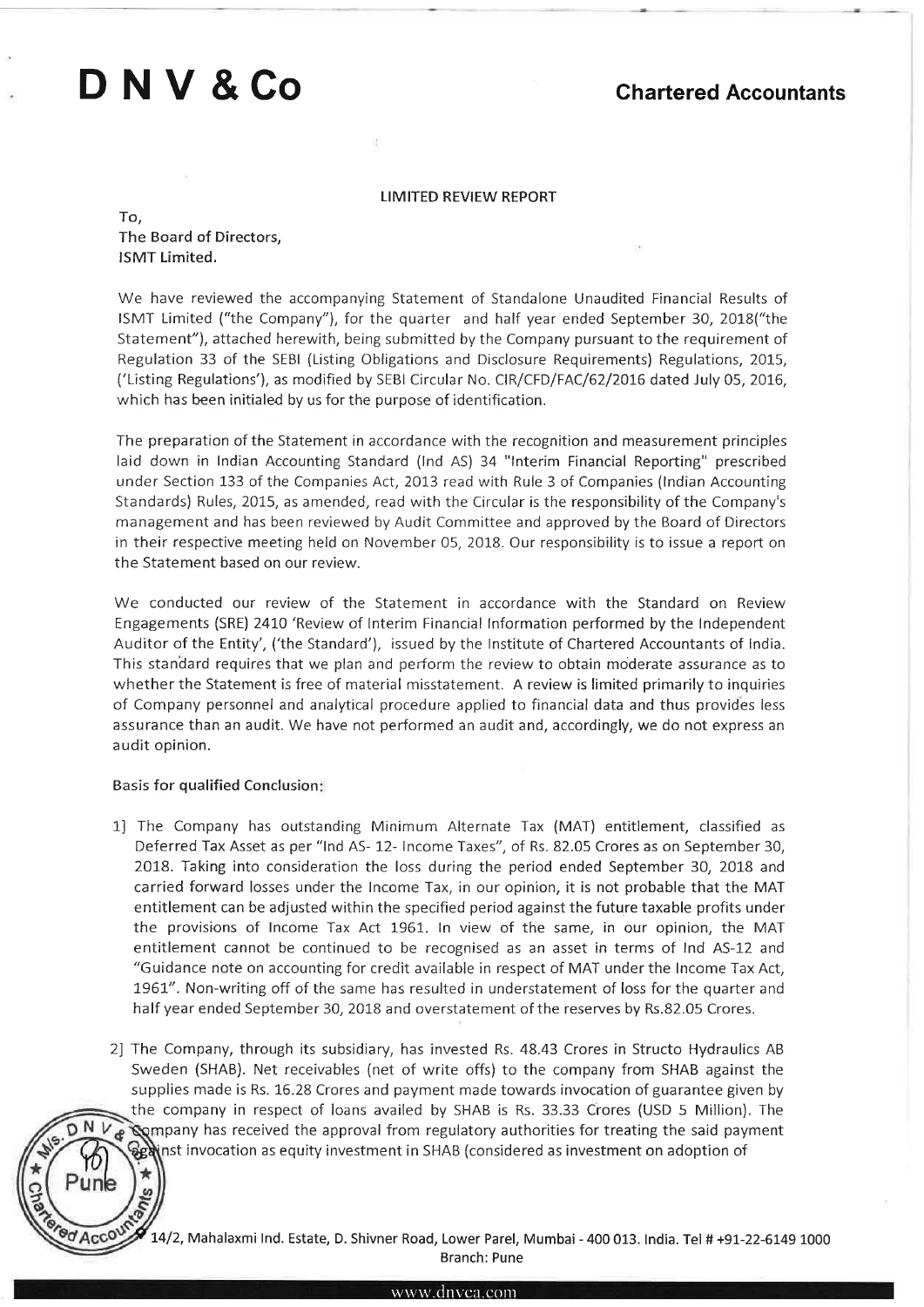lnd AS) and the Company is taking steps for implementation of the same.SHAB has been incurring cash losses and its net worth is also eroded. No provision for diminution in value of investment and net receivable against supplies is made by the company as explained in Note No.2. We are unable to comment on the same and ascertain its impact, if any, on the unaudited financial results in respect of the above matters.

"!'

- 3] The Company had recognized claim in earlier years, of which outstanding balance as on September 30, 2018 is Rs. 39.53 Crores, against Maharashtra State Electricity Distribution Company Ltd. (MSEDCL) for non-implementation of Energy Banking Agreement. The Company had appealed to Appellate Tribunal (APTEL) against the order passed by Maharashtra Electricity Regulatory Commission (MERC) and the same has been dismissed by the APTEL. The Company has preferred appeal before the hon'ble Supreme Court against the order of APTEL. The realization of this claim is contingent and dependent upon the outcome of the decision of the Supreme Court. In our opinion the recognition of above claim, being contingent asset in nature, is not in conformity with "Ind AS-37, Provisions, Contingent liabilities and Contingent assets". Recognition of the above claim has resulted in overstatement of Reserves by Rs.39.53 Crores. Refer Note No. 3 (i).
- 4)Pending approval / sanction of the debt restructuring scheme by the lenders, the Company has not provided for the overdue /penal interest .The quantum and its impact, if any, on the unaudited financial results is unascertainable. Refer Note No. '8.

Based on our review conducted as above, with the exception of the matter described in the Basi<sup>s</sup> for Qualified Conclusion Paragraph above, nothing has come to our attention that causes us to believe that the accompanying statement prepared in accordance with applicable Indian Accounting Standard ("lnd AS") prescribed under Section 133 of the Companies Act, 2013 ("the Act") read with Rule 7 of the Companies (Accounts) Rules,2014 and other recognized accounting practices and policies generally accepted in India, has not disclosed the information required to be disclosed in terms of Regulation 33 of the SEBI ( Listing Obligations and Disclosure Requirements ) Regulations,2015 as modified by SEBI Circular No. CIR/CFD/FAC/62/2016 dated July 05, 2016, including the manner in which it is to be disclosed, or that it contains any material misstatement.

#### Emphasis of Matters:

Further, without qualifying our Review Report, we draw attention to;

- 1) The Company has accumulated losses and its net worth has been fully eroded, the company has incurred net cash loss during the period ended September 30, 2018 and previous years and the company's current liabilities exceeded its current assets as at September 30, 2018. These conditions indicate the existence of a material uncertainty about the Company's ability to continue as a going concern. However, the financial results of the company have been prepared on a going concern basis for the reasons stated in the Note No.7.
- 2) Note No 4, regarding remuneration payable to Managing Director and Executive Director amounting to Rs 0.81 Crores for the quarter ended September 30, 2018 and cumulative up to September 30, 2018 amounting to Rs.4. 71 Crores is subject to approval of Lenders and Shareholders.



Note No. 9, explaining reason for non-provision for diminution, if any, in the value of investment in wholly owned subsidiary Company "Tridem Port and Power Company Pvt.Ltd"(TPPCL) of Rs. 110.97 Crores(including advances given to TPPCL of Rs. 108.39 Crores